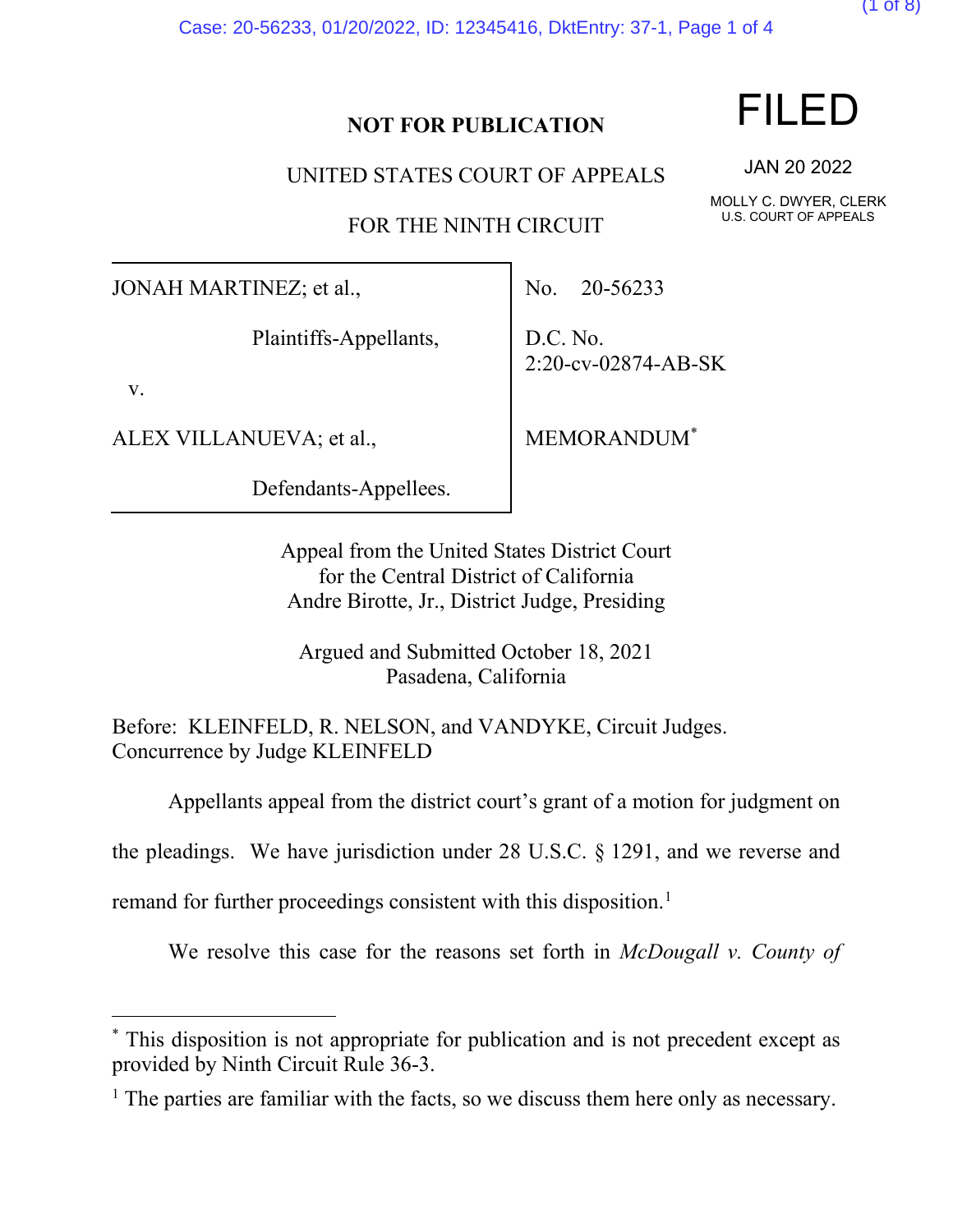*Ventura*, No. 20-56220,  $F.4th$  (9th Cir. Jan. 20, 2022), a related case involving different parties but materially similar issues. Pursuant to *McDougall*, this case is not moot because Appellants sought nominal damages, which "provide the necessary redress for a completed violation of a legal right." *McDougall*, F.4th at \_\_ (quoting *Uzuegbunam v. Preczewski*, 141 S. Ct. 792, 802 (2021)).

On the merits, the Los Angeles County Orders (Orders) both burdened conduct protected by the Second Amendment and fail strict and intermediate scrutiny. *See McDougall*, F.4th at . While the 11-day mandated closure at issue here is shorter than the 48-day closure at issue in *McDougall*, 11 days instantly becomes 21 days when adding California's 10-day waiting period for acquiring firearms. *See Silvester v. Harris*, 843 F.3d 816, 819 (9th Cir. 2016). [2](#page-1-0) And a 21-day delay for acquiring a firearm is more than double the delay considered in *Silvester*. *Id.* Moreover, an 11-day total ban on law-abiding citizens' ability to practice with firearms at firing ranges or acquire firearms and ammunitions *at all*—which the Orders clearly indicated could be perpetually extended if the County so decided—

<span id="page-1-0"></span><sup>&</sup>lt;sup>2</sup> The district court's finding that the mandated closure of firearms retailers lasted only five days is clear error. *See United States v. 2,164 Watches, More or Less Bearing a Registered Trademark of Guess?, Inc.*, 366 F.3d 767, 770 (9th Cir. 2004) (while judgment on the pleadings are reviewed de novo, factual findings are reviewed for clear error). Under the Orders' plain text, businesses *not* specifically identified as "Essential Businesses" were required to close beginning March 19, 2020. No party disputes that firearms retailers were not specifically identified as "Essential Businesses."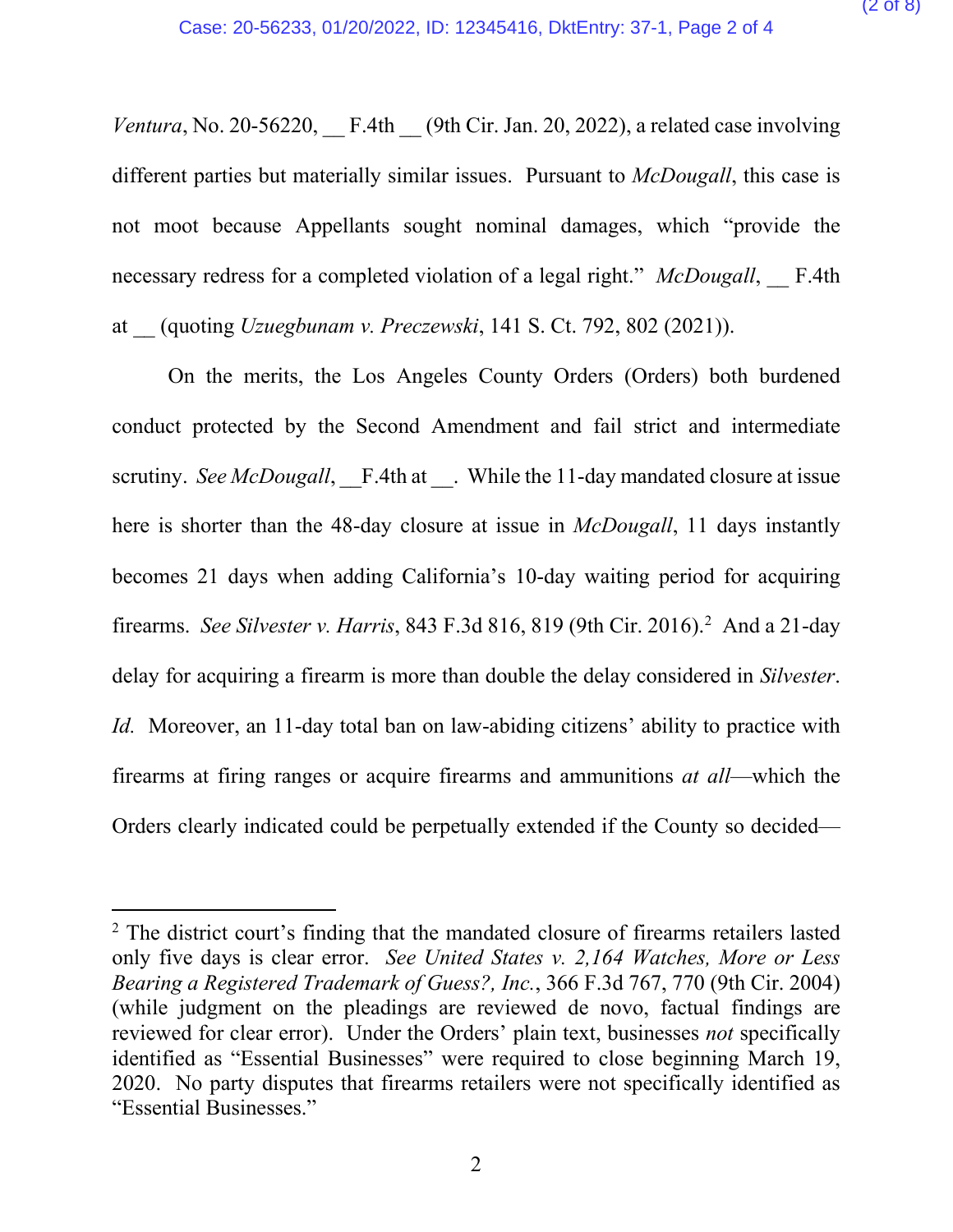severely burdens the core of the Second Amendment right at a time of crisis, precisely when the need to exercise that right becomes most acute. *See S. Bay United Pentecostal Church v. Newsom*, 141 S. Ct. 716, 718 (2021) (Statement of Gorsuch, J.) ("Even in times of crisis—perhaps *especially* in times of crisis—we have a duty to hold governments to the Constitution.").

#### **REVERSED and REMANDED.**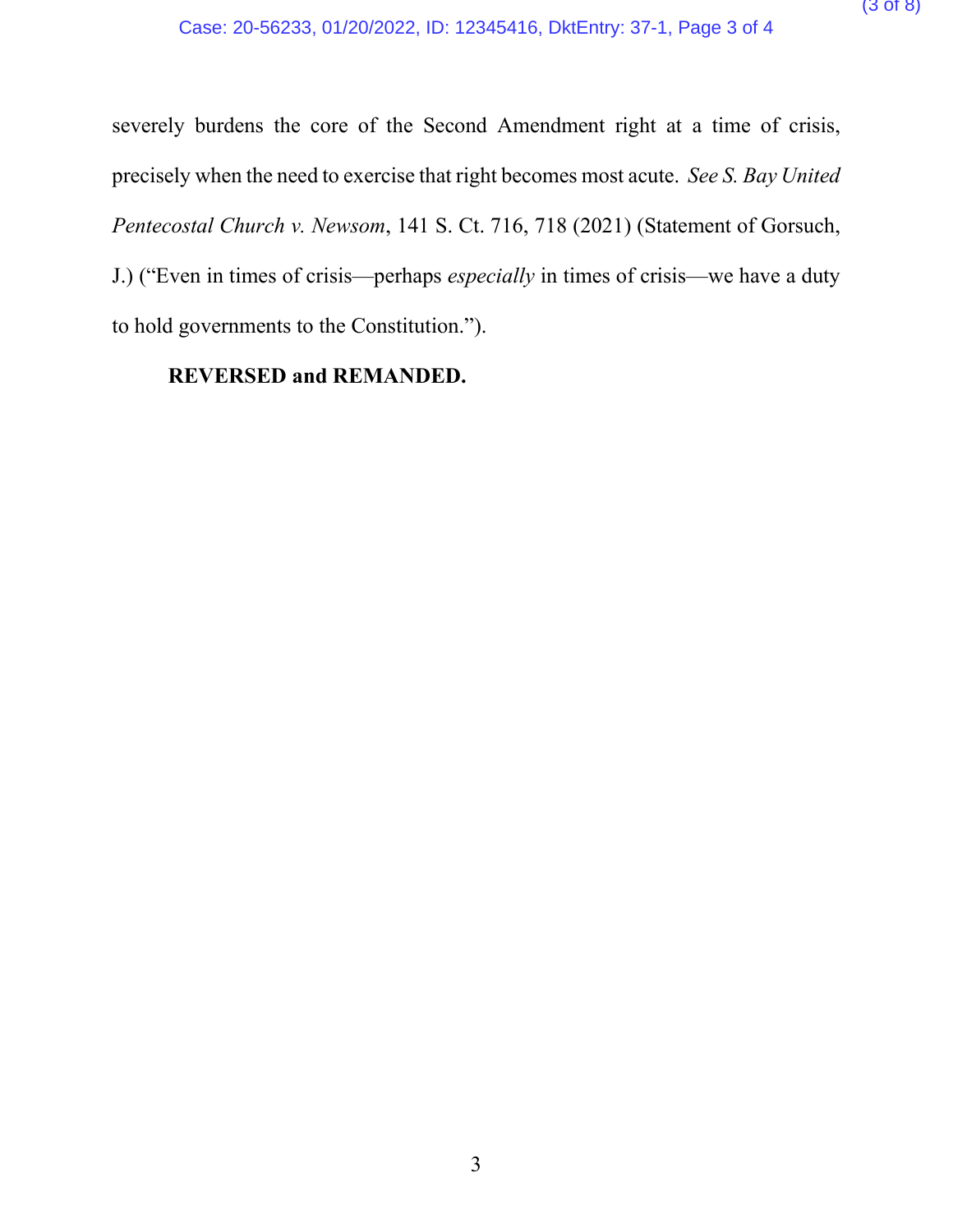*Martinez v. Villanueva*, 20-56233

KLEINFELD, Circuit Judge, concurring:

I concur in the result, for the reasons stated in my concurrence in *McDougall*

*v. County of Ventura*, \_\_ F.4th \_\_, \_\_ (9th Cir., Jan. 20, 2022).





(4 of 8)

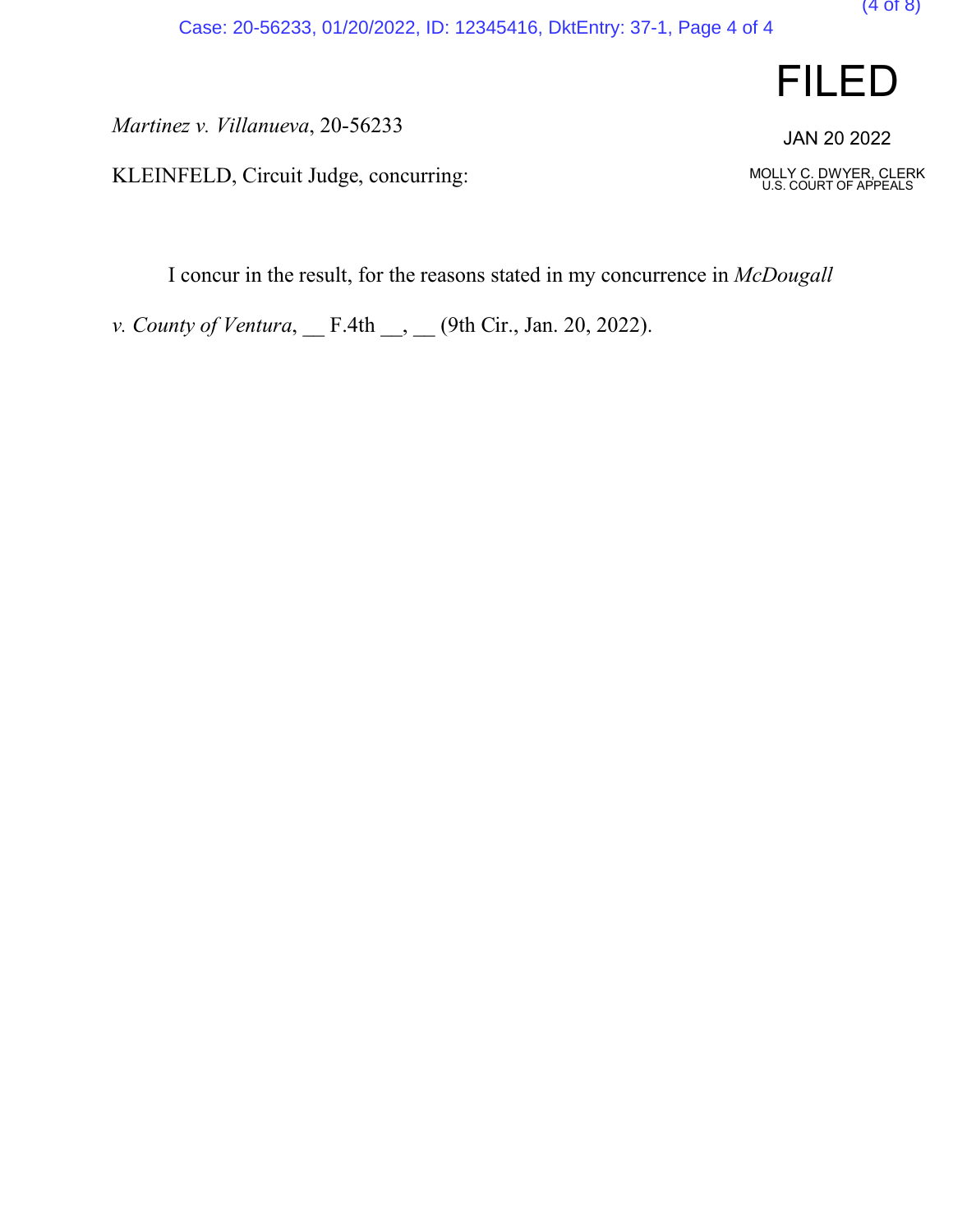### **United States Court of Appeals for the Ninth Circuit**

### **Office of the Clerk**

95 Seventh Street San Francisco, CA 94103

### **Information Regarding Judgment and Post-Judgment Proceedings**

#### **Judgment**

This Court has filed and entered the attached judgment in your case. Fed. R. App. P. 36. Please note the filed date on the attached decision because all of the dates described below run from that date, not from the date you receive this notice.

### **Mandate (Fed. R. App. P. 41; 9th Cir. R. 41-1 & -2)**

The mandate will issue 7 days after the expiration of the time for filing a petition for rehearing or 7 days from the denial of a petition for rehearing, unless the Court directs otherwise. To file a motion to stay the mandate, file it electronically via the appellate ECF system or, if you are a pro se litigant or an attorney with an exemption from using appellate ECF, file one original motion on paper.

### **Petition for Panel Rehearing (Fed. R. App. P. 40; 9th Cir. R. 40-1) Petition for Rehearing En Banc (Fed. R. App. P. 35; 9th Cir. R. 35-1 to -3)**

#### **(1) A. Purpose (Panel Rehearing):**

- A party should seek panel rehearing only if one or more of the following grounds exist:
	- ► A material point of fact or law was overlooked in the decision;
	- ► A change in the law occurred after the case was submitted which appears to have been overlooked by the panel; or
	- ► An apparent conflict with another decision of the Court was not addressed in the opinion.
- Do not file a petition for panel rehearing merely to reargue the case.

#### **B. Purpose (Rehearing En Banc)**

• A party should seek en banc rehearing only if one or more of the following grounds exist: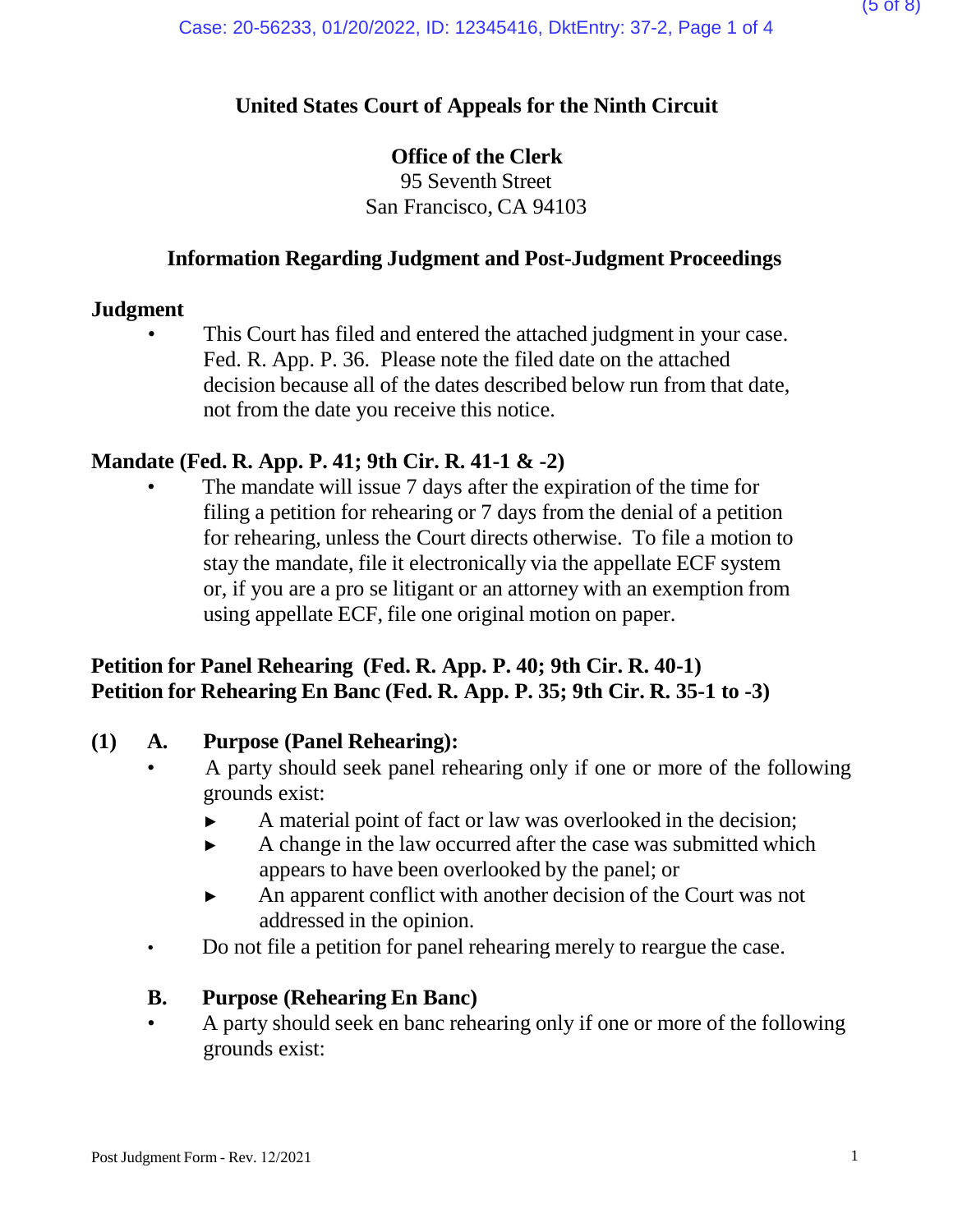- ► Consideration by the full Court is necessary to secure or maintain uniformity of the Court's decisions; or
- The proceeding involves a question of exceptional importance; or
- $\blacktriangleright$  The opinion directly conflicts with an existing opinion by another court of appeals or the Supreme Court and substantially affects a rule of national application in which there is an overriding need for national uniformity.

# **(2) Deadlines for Filing:**

- A petition for rehearing may be filed within 14 days after entry of judgment. Fed. R. App. P. 40(a)(1).
- If the United States or an agency or officer thereof is a party in a civil case, the time for filing a petition for rehearing is 45 days after entry of judgment. Fed. R. App. P. 40(a)(1).
- If the mandate has issued, the petition for rehearing should be accompanied by a motion to recall the mandate.
- *See* Advisory Note to 9th Cir. R. 40-1 (petitions must be received on the due date).
- An order to publish a previously unpublished memorandum disposition extends the time to file a petition for rehearing to 14 days after the date of the order of publication or, in all civil cases in which the United States or an agency or officer thereof is a party, 45 days after the date of the order of publication. 9th Cir. R. 40-2.

## **(3) Statement of Counsel**

• A petition should contain an introduction stating that, in counsel's judgment, one or more of the situations described in the "purpose" section above exist. The points to be raised must be stated clearly.

## **(4) Form & Number of Copies (9th Cir. R. 40-1; Fed. R. App. P. 32(c)(2))**

- The petition shall not exceed 15 pages unless it complies with the alternative length limitations of 4,200 words or 390 lines of text.
- The petition must be accompanied by a copy of the panel's decision being challenged.
- A response, when ordered by the Court, shall comply with the same length limitations as the petition.
- If a pro se litigant elects to file a form brief pursuant to Circuit Rule 28-1, a petition for panel rehearing or for rehearing en banc need not comply with Fed. R. App. P. 32.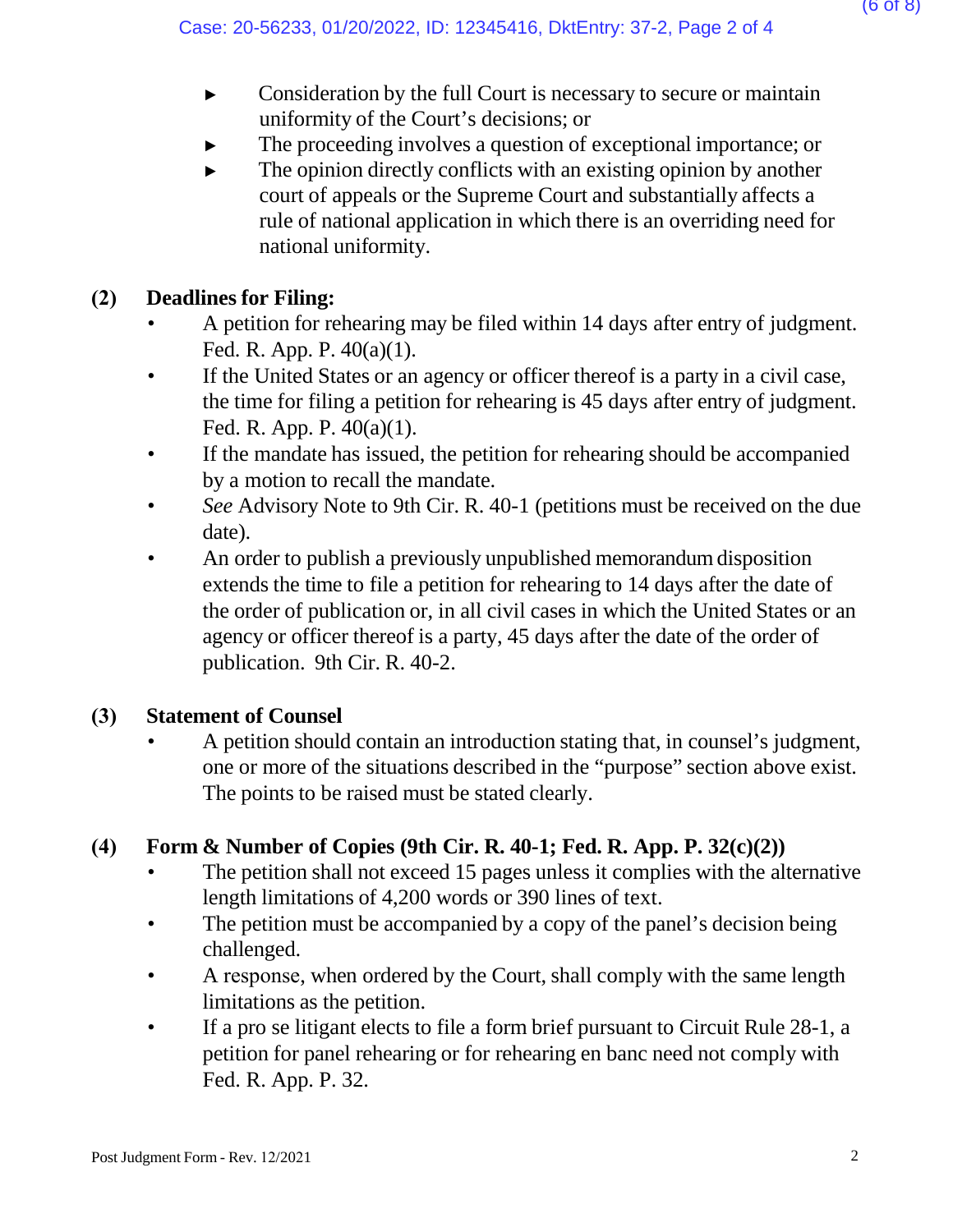Case: 20-56233, 01/20/2022, ID: 12345416, DktEntry: 37-2, Page 3 of 4

- The petition or response must be accompanied by a Certificate of Compliance found at Form 11, available on our website at [www.ca9.uscourts.gov](http://www.ca9.uscourts.gov/) under *Forms.*
- You may file a petition electronically via the appellate ECF system. No paper copies are required unless the Court orders otherwise. If you are a pro se litigant or an attorney exempted from using the appellate ECF system, file one original petition on paper. No additional paper copies are required unless the Court orders otherwise.

# **Bill of Costs (Fed. R. App. P. 39, 9th Cir. R. 39-1)**

- The Bill of Costs must be filed within 14 days after entry of judgment.
- See Form 10 for addi[t](http://www.ca9.uscourts.gov/)ional information, available on our website at [www.ca9.uscourts.gov](http://www.ca9.uscourts.gov/) under *Forms.*

## **Attorneys Fees**

- Ninth Circuit Rule 39-1 describes the content and due dates for attorneys fees applications.
- All relevant forms are available on our website at [www.ca9.uscourts.gov](http://www.ca9.uscourts.gov/) under *Forms* or by telephoning (415) 355-7806.

## **Petition for a Writ of Certiorari**

• Please refer to the Rules of the United States Supreme Court a[t](http://www.supremecourt.gov/) [www.supremecourt.gov](http://www.supremecourt.gov/)

# **Counsel Listing in Published Opinions**

- Please check counsel listing on the attached decision.
- If there are any errors in a published opinion, please send an email or letter **in writing within 10 days** to:
	- ► Thomson Reuters; 610 Opperman Drive; PO Box 64526; Eagan, MN 55123 (Attn: Maria Evangelista (maria.evangelista $(\hat{\omega}$ tr.com));
	- ► and electronically file a copy of the letter via the appellate ECF system by using "File Correspondence to Court," or if you are an attorney exempted from using the appellate ECF system, mail the Court one copy of the letter.